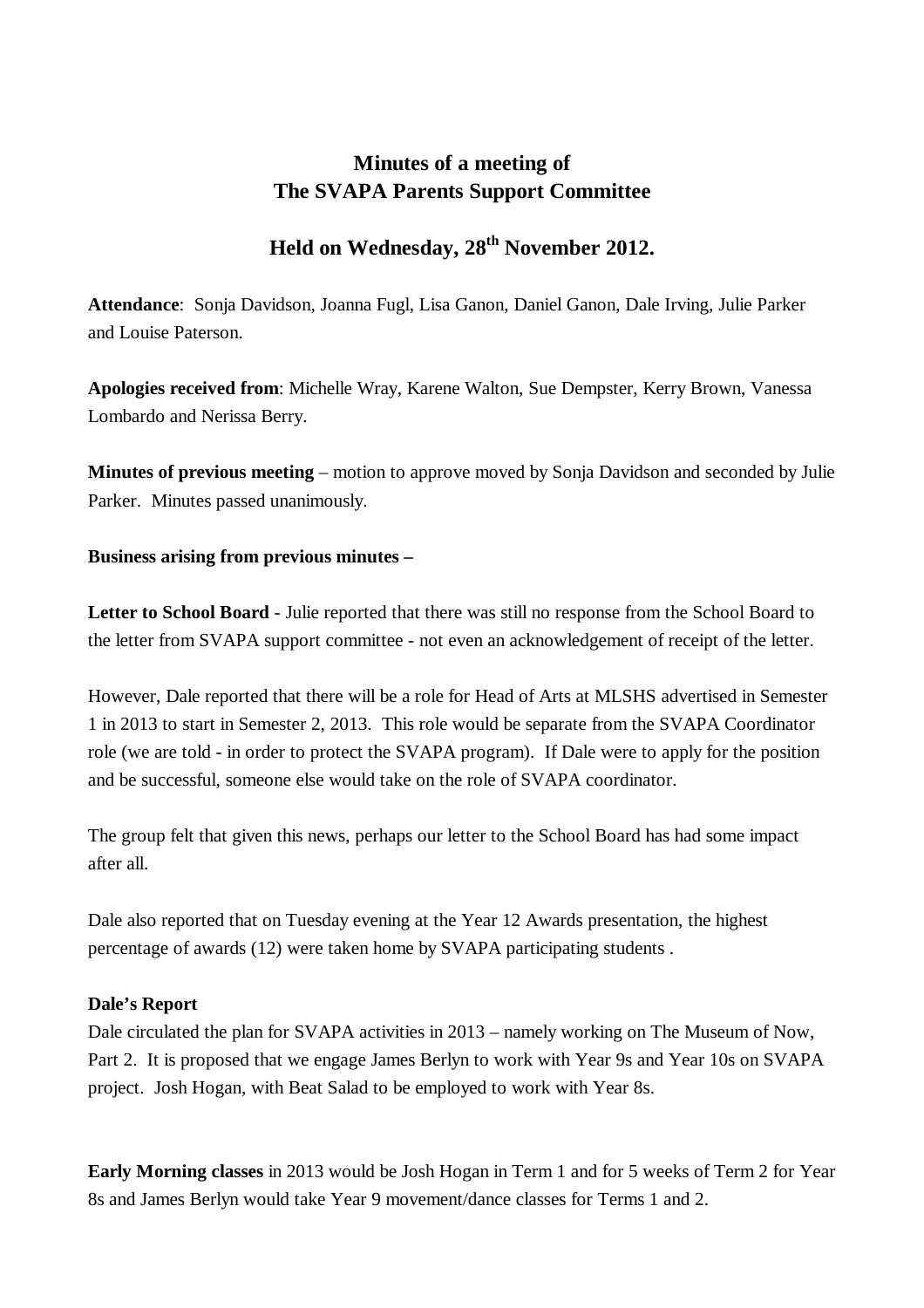The budget Dale sought approval for totalled around \$18,500 for 2013. This plan for 2013 and budget was agreed in principle by the group and Dale was encouraged to make firm bookings with James and Josh.

3 sessions of PIAF visits for Year 8s, 9s and 10s have already been organised.

## **Dale will have the SVAPA Year 8, 2013 Camp forms ready** to hand out on Orientation day.

Dale proposed the idea of employing a student from WAAPA to do some PR and marketing work for SVAPA events. The group was supportive of this idea. Dale to investigate further.

The notion of opening up SVAPA performances to the wider community and charging for tickets to events was also discussed and agreed as a good idea. This is work a PR/Marketing Student could also undertake.

## **Treasurer's Report**

Joanna reported that managing the SVAPA finances is still challenging as she doesn't have direct access to the Bendigo account and this is the one being used for bill payment. The P&C Treasurer has not been easily accessible recently due to family commitments. However, the P&C has recently had the last three years accounts audited and it has been suggested that early in 2013 there will be a 'Treasurer's Workshop' with Emma, the Auditor to help with record keeping and processes. Joanna will take the opportunity at the workshop to resolve issues outstanding with SVAPA accounts, such as there being two bank accounts and the fact that we've been paying Merchant fees to CommBank for the last 18 months for a non-existent Eftpos machine.

Costs for SVAPA expenses, workshops, incursions/excursions (approx \$6,890) billed since  $6<sup>th</sup>$ August have been paid from the Bendigo account. The CommBank has been untouched since end of August 2012.

| <b>Account Balances as follows:</b>                     | \$11,929.50      |
|---------------------------------------------------------|------------------|
| Commonwealth Bank balance at 28 <sup>th</sup> Nov 2012: |                  |
| Bendigo Bank balance at 28 <sup>th</sup> Nov 2012:      | \$6,537 (approx) |

We have around \$18,450 to take forward to 2013 which is a healthy start for the New Year and means we can afford the proposed programs for the New Year.

**Joanna to liaise with Monica Selvey (P&C Treasurer) and David Rose re outstanding banking issues.**